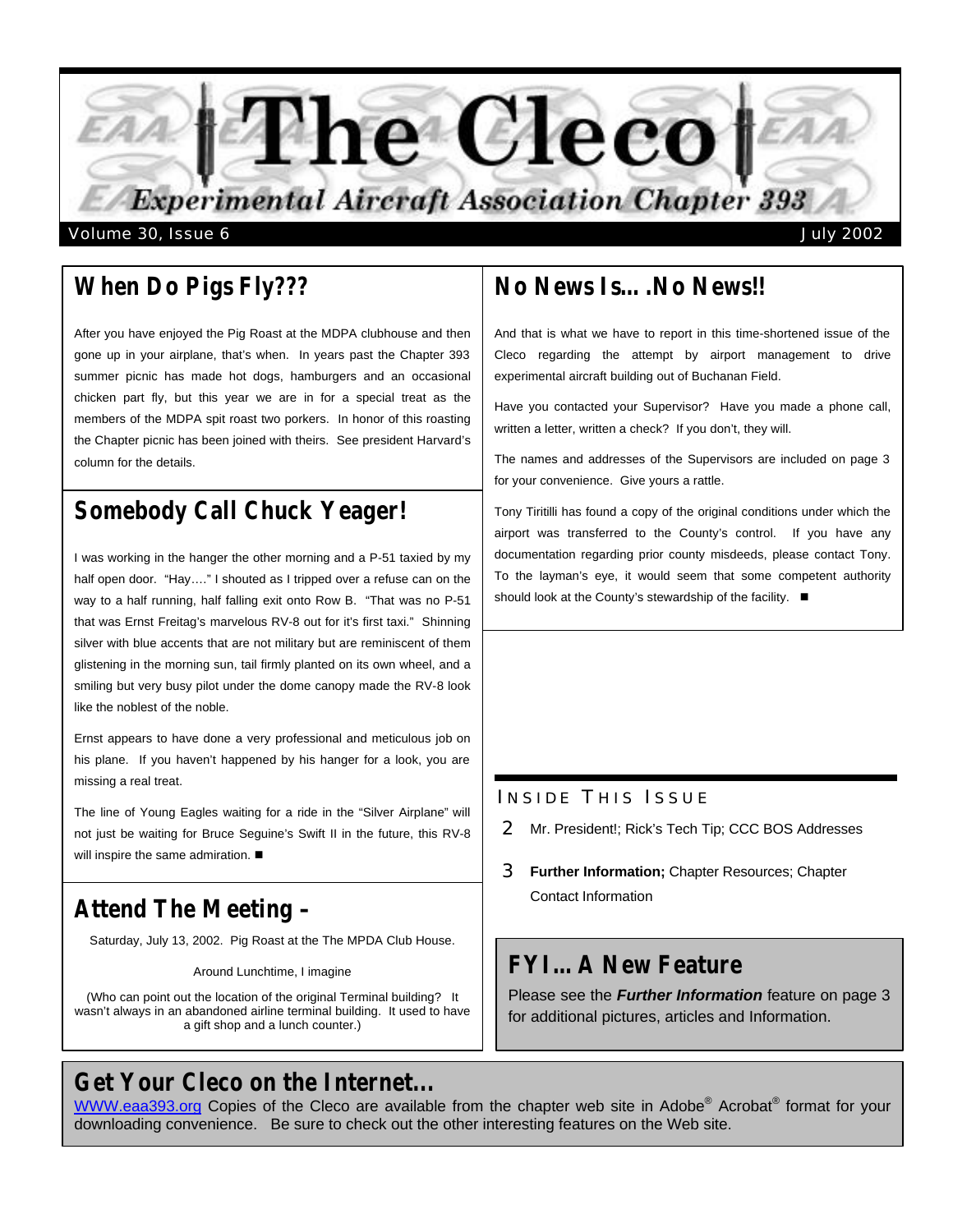# *The Contra Costa Board of Supervisors oversees the Director of Airports*.

Over the past few years the supervisors seem to have ceded the airport "problem" to Supervisor DeSaulnier. He has dealt with the People over Planes controversy and now will be allowed to handle the small disturbance caused by our pilot community….unless you actively contact your supervisor and demand to know their agenda. Why do they want to drive General Aviation out of Buchanan Field?

- District 1 West County **John Gioia** 11780 San Pablo Ave. El Cerrito 94805 510-374-3231
- District 2 Martinez, LaMoRinda Area, West Walnut Creek **Gayle Uilkema** 651 Pine Street, Room 108A, Martinez 94553 925-335-1046
- District 3 Alamo, Danville, Disco Bay, South Walnut Creek, Brentwood
	- **Donna Gerber** 309 Diablo Road, Danville 94526 925-820-8683
- District 4 Clayton, Clyde, Concord, North Walnut Creek **Mark DeSaulnier** 2425 Bisso Lane, Suite 110, Concord 94520 925-646-5763
- District 5 Antioch, Pittsburg and Bethel Island **Federal Glover** The county directory does not list him as a Supervisor or give his address and phone number, go figure.

*Please Turn To: Page 3* What can we do? Let your supervisor know the airport is not DeSaulnier's problem, it's their problem. Let them know you are a constituent and it is your problem. Contribute some money to them and make it plane that your support for them is contingent upon saving Buchanan Field for General Aviation.

**Lassen Sie die bastard Sie nicht unten erhalten.**

# *Chapter Name Tag*

Please wear your official Blue EAA nametag to the Fly-Outs and the Picnic. Your mother and wife may know who you are but the new members don't and my memory isn't so good anymore.



Technical counselor Rick Lambert has assembled builder tech tips from his experience and many published sources. You can reach Rick at 925.676.9377 to schedule your next Technical Inspection.

**My Tech Tip for the month is more of an admonition than a tip. I visited a metal fabrication shop the other day and there was a large banner on the wall, "Safety First". The door from the office to the shop had a sign, "Safety Goggles Must be Worn Beyond this Point". By the time clock, "493 Days Without an Injury". Every member of the crew had earplugs in his ears. Well, you get my drift. We all need to be more concerned with SAFETY in our project areas. Maybe the chapter should log the days without a builder injury. Rick**n

# **Mr. President!**

Harvard Holmes

#### *Meeting/Picnic*

Bob Belshe informed me that MDPA was planning a picnic on July 13, the same day that we had planned. After consulting with Dennis Byron, MDPA president, Bob and I have decided that the interests of both groups would be best served by having Chapter 393 attend the MDPA picnic. MDPA has already planned food, drinks and supplies for around 200 people. They will be roasting 2 pigs! MDPA will be charging attendees \$8 per head, and they will give us a slight discount. We will not need to bring any potluck items or other supplies.

We need to let them know how many of us will attend, so please let Bob Belshe rbelshe@attbi.com or 925 376 7677 or Harvard Holmes, hhholmes@lbl.gov or 510 526 5347 know if you are coming and how many people will be in your party.

I have only a few email addresses, so please inform your friends in the chapter who likely will not get this information until the Cleco comes out. As always, let me know if you don't want email.

# *Fly-Out*

Our next fly out is scheduled for Saturday, July 27. I contacted the Eagle & Rose Estate Winery and spoke to the owner, Norm Alumbaugh. He is a long past member of Chapter 393 and knew Lyle Powell, Randy Alley and others. He is still very much involved in aircraft design and building. (I think there will be stories to tell!)

He noted that MDPA came to visit last fall, and they are coming again Sunday, July 21. He would love to have us come Saturday, July 27.

There is no restaurant nearby, but they could provide us with propane BBQs (either inside or outside, depending on the temperature), and we could bring potluck items to eat. They could even provide a green salad. Then a tour of the winery and tasting (pilots have to spit it out after the taste!).

The landing strip is in good condition 50' by 3700', macadam surface (Pope Valley, about 40 nm NW from CCR, next to Anguin-Parrett).

Assuming no showstoppers, this will be our next fly out destination.

WATCH OUR WEB PAGE FOR MORE DETAILS.

Happy Flying and Tailwinds,

Harvard **n** 

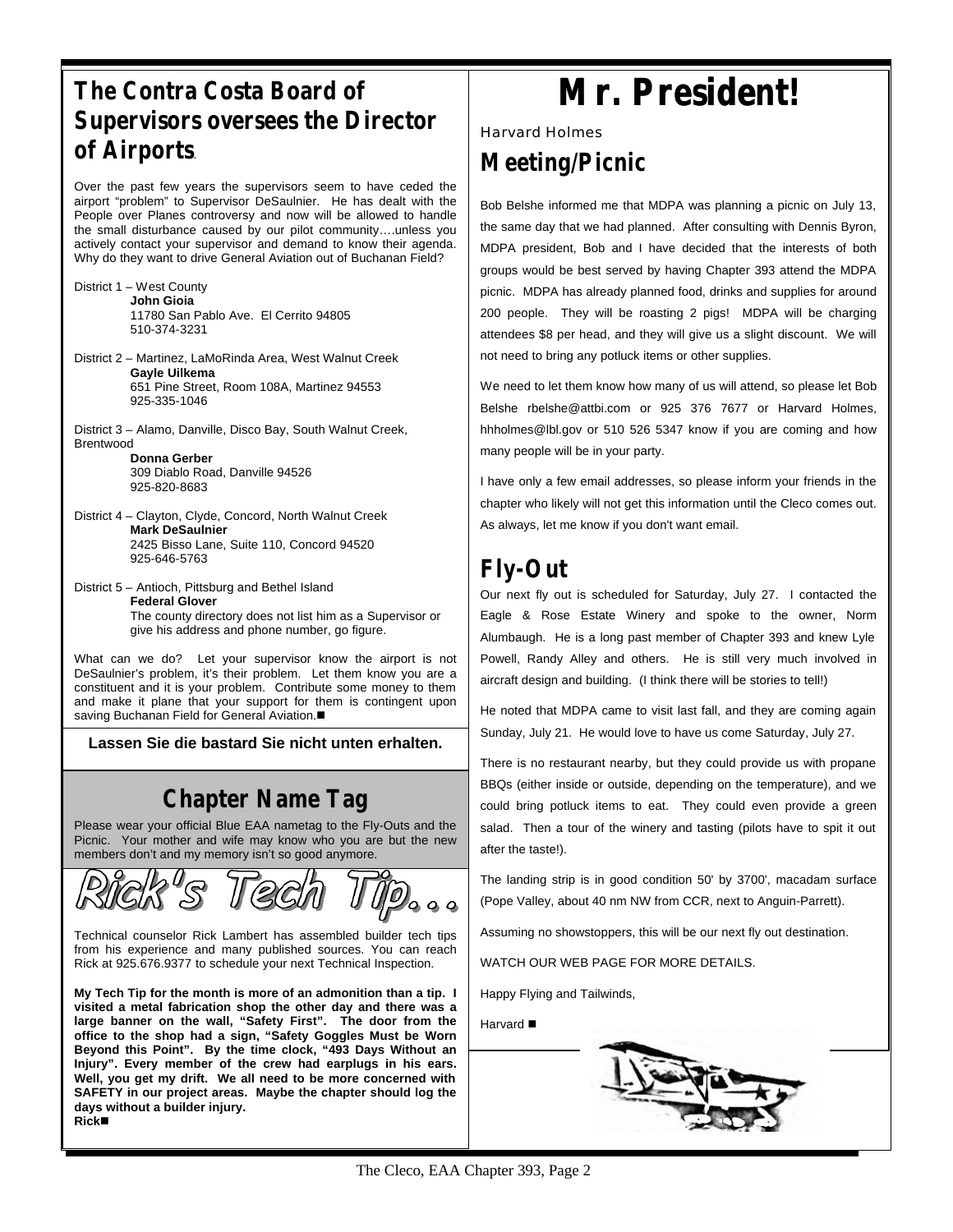#### *Chapter Resources…*

are owned by the chapter for the benefit of the members. To check out a resource contact: Rick Lambert, Technical Counselor, 925.676.9377 or 925.934.5007 or rlam242714@aol.com

#### Lost Tools

Chapter 393 has been around for a long time and during that time we have acquired and loaned out many tools and specialty materials. Some of those have not been returned. If you have a tool or other materials that we purchased with club money return them to Rick Lambert. There is no late charge.

#### Aircraft Scales

Ruggles Aircraft Scales make it easy to compute a non-certified weight and balance for your project. Scales have a capacity of 3600 lbs. Easy to use.

# *Aluminum Overcast Planning Continues*

Planning for the visit of the EAA's B-17G is continuing at a fevered rate. Several businesses located at CCR have shown interest in helping with her berthing while here and several members have already volunteered their time. We are in need of a person with experience in dealing with the media. If you have experience in cajoling the newspapers, sweat-talking the TV station and husteling the radio stations, please give president Harvard a phone call or e-mail. He needs your talent.  $\blacksquare$ 

# **Further Information**

These articles and feature have pictures and additional information available on the club web site. Please investigate.

- 1. Pictures of Ly-Con Fly-Out
- 2. Informal minutes of the Board of Directors Meeting.



#### *2002 – 2004 Chapter Officers and Chairpersons*

**Young Eagles:** Pat Peters 925.930.6447 pnpeters@aol.com

**Web Master:** Bruce Hobbs 925.757.0618 bwhobbs@aol.com

Tracy Peters 925.934-9396

**Raffle Chair** Doug Knight 510.522.4194 n43sk@earthlink.net **Membership Chair**

Bob Belshe 925.376.7677 rbelshe@attbi.com

**Chapter Photographer:**

tlpeters@earthlink.com

**President**: Harvard Holmes 510.526.5347 hhholmes@lbl.gov

**Vice President:** Guy Jones 925.757-8214

**Secretary-Treasurer:** Louis Goodell 925.682.4198 lcg2@aol.com

**Newsletter Editor:** Ed Rudolph 925.228.8179 brudolph@chlassociates.com

**Chair of the Board:** Bob Belshe 925.376.7677 rbelshe@attbi.com

**Technical Counselor:** Rick Lambert 925.676.9377 925.934.5007 rlam242714@aol.com

**Flight Advisor:** Position Open

**Chapter Historian:** Position Open

#### **The Cleco**

#### **Distributed through the US Postal Service or by e-Mail**

EAA Chapter 393 P. O. Box 272725 Concord, CA 94527-2725

Contributions to The Cleco, Changes of Address or Changes of e-Mail may be sent to cleco@chlassociates.com

Or Editor 123 Mt. Kennedy Dr. Martinez, CA 94553

EAA Chapter 393 publishes the Cleco monthly. While this publication carries news and notices of interest to our members, EAA Chapter 393 is not responsible for the contents or opinions of the writers, nor the endorsements of products that might be contained herein. Manuscripts and photographs submitted for publication will be handled with care, but the Editor assumes no responsibility. All contributions are subject to editing for grammar, space limitations and the editors convoluted opinions.